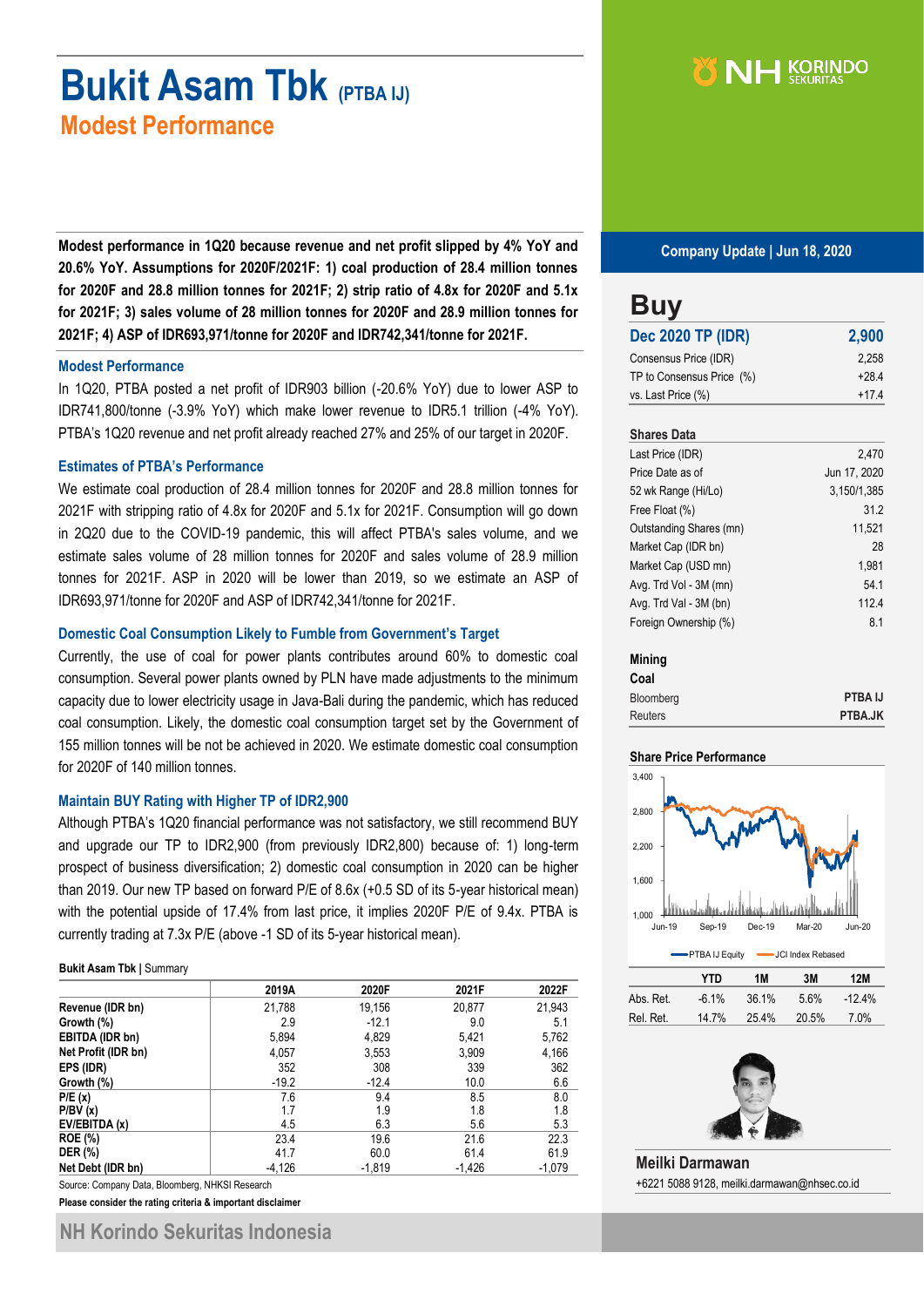# **Performance Highlights in Charts**

### **1Q20 Composition of Revenue**



Source: Company Data, NHKSI Research

### **Coal Production**



Source: Company Data, NHKSI Research

### **Railway Capacity**



Source: Company Data, NHKSI Research

**Margin Ratios**



Source: Company Data, NHKSI Research



### **Sales Volume & ASP**

Source: Company Data, NHKSI Research

#### **Stripping Ratio**



Source: Company Data, NHKSI Research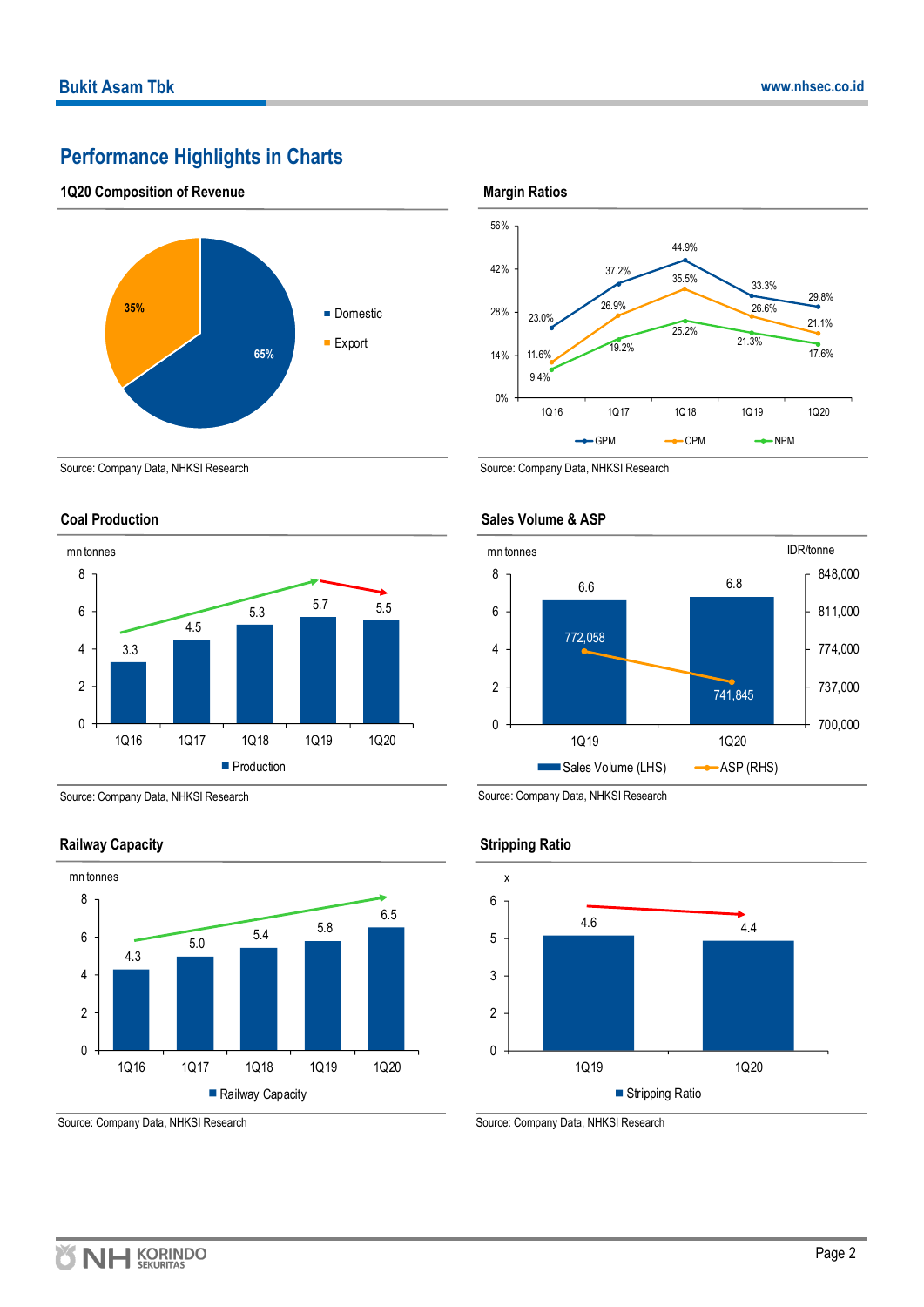# **Valuation & Other Highlights in Charts**

**5-Year Forward P/E Band**



Source: Bloomberg, NHKSI Research

#### **JCI & JAKMINE Movement**



Source: Bloomberg, NHKSI Research

#### **Recommendation by Analysts**



Source: Bloomberg, NHKSI Research





Source: Bloomberg, NHKSI Research



### **PTBA & Coal Prices Movement**

Source: Bloomberg, NHKSI Research



### **Indonesia's Coal Consumption**

Source: The Global Economy, APBI-ICMA, NHKSI Research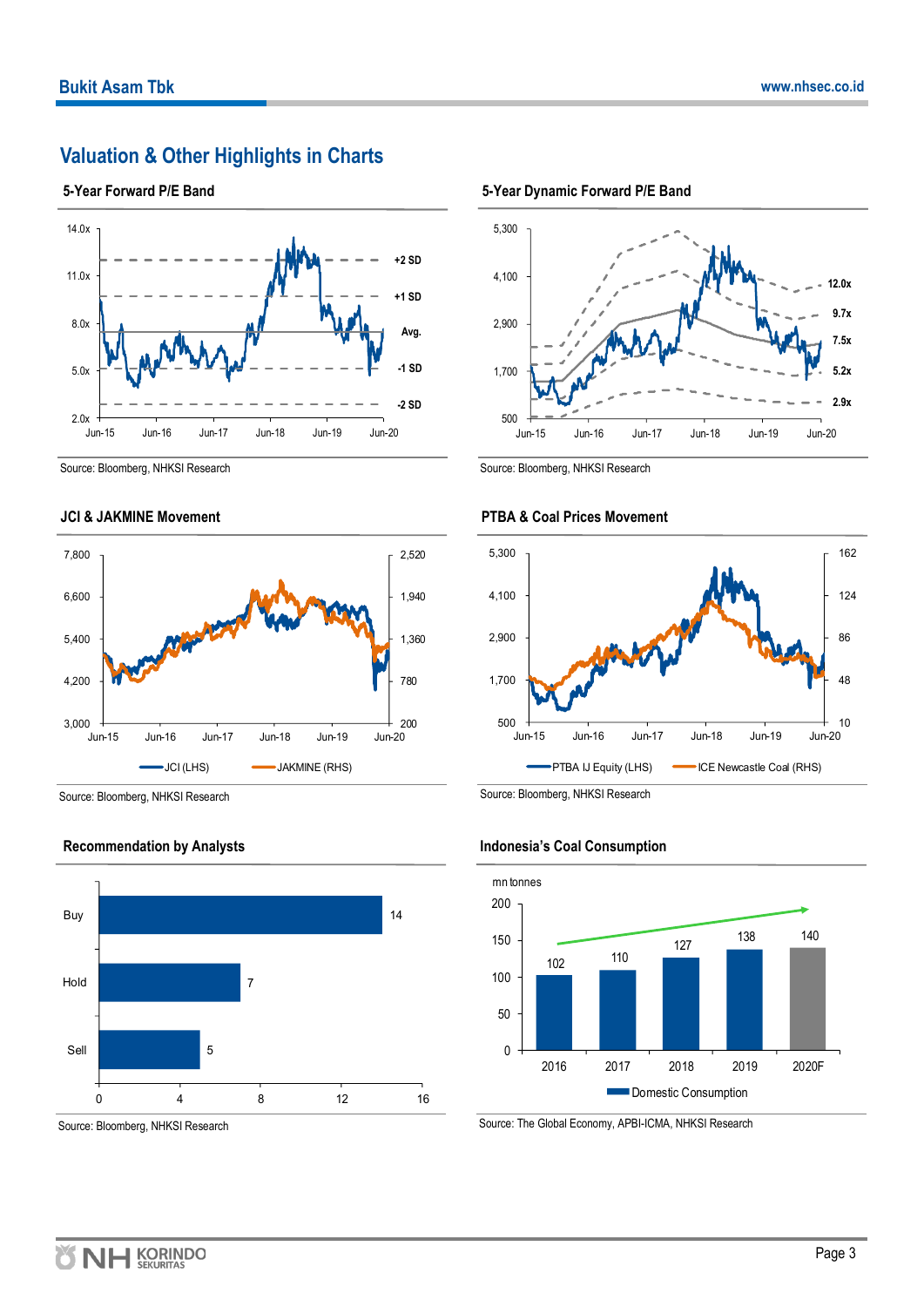### **Financial Review**

### **Quarterly Review**

|                         | 1Q19  | 2Q19  | 3Q19  | 4Q19  |        | 1Q20            |         |         | 2Q20E            |       |
|-------------------------|-------|-------|-------|-------|--------|-----------------|---------|---------|------------------|-------|
|                         |       |       |       |       | Actual | <b>Estimate</b> | YoY %   |         | QoQ % Surprise % |       |
| <b>Income Statement</b> |       |       |       |       |        |                 |         |         |                  |       |
| Revenue                 | 5,337 | 5,278 | 5,639 | 5,534 | 5,122  |                 | $-4.0$  | $-7.4$  |                  | 4,590 |
| <b>Gross Profit</b>     | 1,777 | 1,880 | 2,049 | 1,906 | 1,525  |                 | $-14.2$ | $-20.0$ |                  | 1,469 |
| <b>EBIT</b>             | 1,419 | 1,174 | 1,489 | 932   | 1,080  |                 | $-23.9$ | 15.8    |                  | 987   |
| <b>EBITDA</b>           | 1,752 | 1,288 | 1,715 | 1,139 | 1,331  |                 | $-24.1$ | 16.8    |                  | 1,142 |
| Net Profit              | 1,137 | 871   | 1,093 | 956   | 903    |                 | $-20.6$ | $-5.5$  |                  | 815   |
| <b>Margin</b>           |       |       |       |       |        |                 |         |         |                  |       |
| Gross Margin            | 33.3  | 35.6  | 36.3  | 34.5  | 29.8   |                 | $-3.5$  | $-4.7$  |                  | 32.0  |
| <b>EBIT Margin</b>      | 26.6  | 22.2  | 26.4  | 16.9  | 21.1   |                 | $-5.5$  | 4.2     |                  | 21.5  |
| <b>EBITDA Margin</b>    | 32.8  | 24.4  | 30.4  | 20.6  | 26.0   |                 | $-6.9$  | 5.4     |                  | 24.9  |
| Net Profit Margin       | 21.3  | 16.5  | 19.4  | 17.3  | 17.6   |                 | $-3.7$  | 0.4     |                  | 17.8  |

Unit: IDR bn, %

Source: Company Data, NHKSI Research

#### **Earnings Revisions**

|                         |                  | 2020F   | 2021F   | 2022F  |
|-------------------------|------------------|---------|---------|--------|
| <b>Income Statement</b> |                  |         |         |        |
| Revenue                 | -Revised         | 19,156  | 20,877  | 21,943 |
|                         | -Previous        | 21,420  | 21,490  |        |
|                         | -Change %        | $-10.6$ | $-2.9$  |        |
|                         | <b>Consensus</b> | 19,759  | 21,067  | 22,007 |
| Gross Profit            | -Revised         | 6,017   | 6,708   | 7,095  |
|                         | -Previous        | 8,127   | 8,128   |        |
|                         | -Change %        | $-26.0$ | $-17.5$ |        |
|                         | <b>Consensus</b> | 6,366   | 6,677   | 6,656  |
| EBIT                    | -Revised         | 4,099   | 4,641   | 4,922  |
|                         | Previous         | 5,837   | 6,001   |        |
|                         | Change %         | $-29.8$ | $-22.7$ |        |
|                         | Consensus        | 3,915   | 4,131   | 3,708  |
| EBITDA                  | Revised          | 4,829   | 5,421   | 5,762  |
|                         | -Previous        | 6,565   | 6,733   |        |
|                         | -Change %        | $-20.6$ | $-15.5$ |        |
|                         | Consensus        | 4,548   | 4,749   | 4,811  |
| Net Profit              | Revised          | 3,553   | 3,909   | 4,166  |
|                         | Previous         | 4,476   | 4,626   |        |
|                         | -Change %        | $-20.6$ | $-15.5$ |        |
|                         | Consensus        | 3,129   | 3,257   | 3,407  |
| <b>Margin</b>           |                  |         |         |        |
| Gross Margin            | Revised          | 31.4    | 32.1    | 32.3   |
|                         | -Previous        | 37.9    | 37.8    |        |
| <b>EBIT Margin</b>      | -Revised         | 21.4    | 22.2    | 22.4   |
|                         | -Previous        | 27.3    | 27.9    |        |
| <b>EBITDA Margin</b>    | -Revised         | 25.2    | 26.0    | 26.3   |
|                         | Previous         | 30.6    | 31.3    |        |
| Net Profit Margin       | -Revised         | 18.5    | 18.7    | 19.0   |
|                         | -Previous        | 20.9    | 21.5    |        |

Unit: IDR bn, %

Source: Company Data, NHKSI Research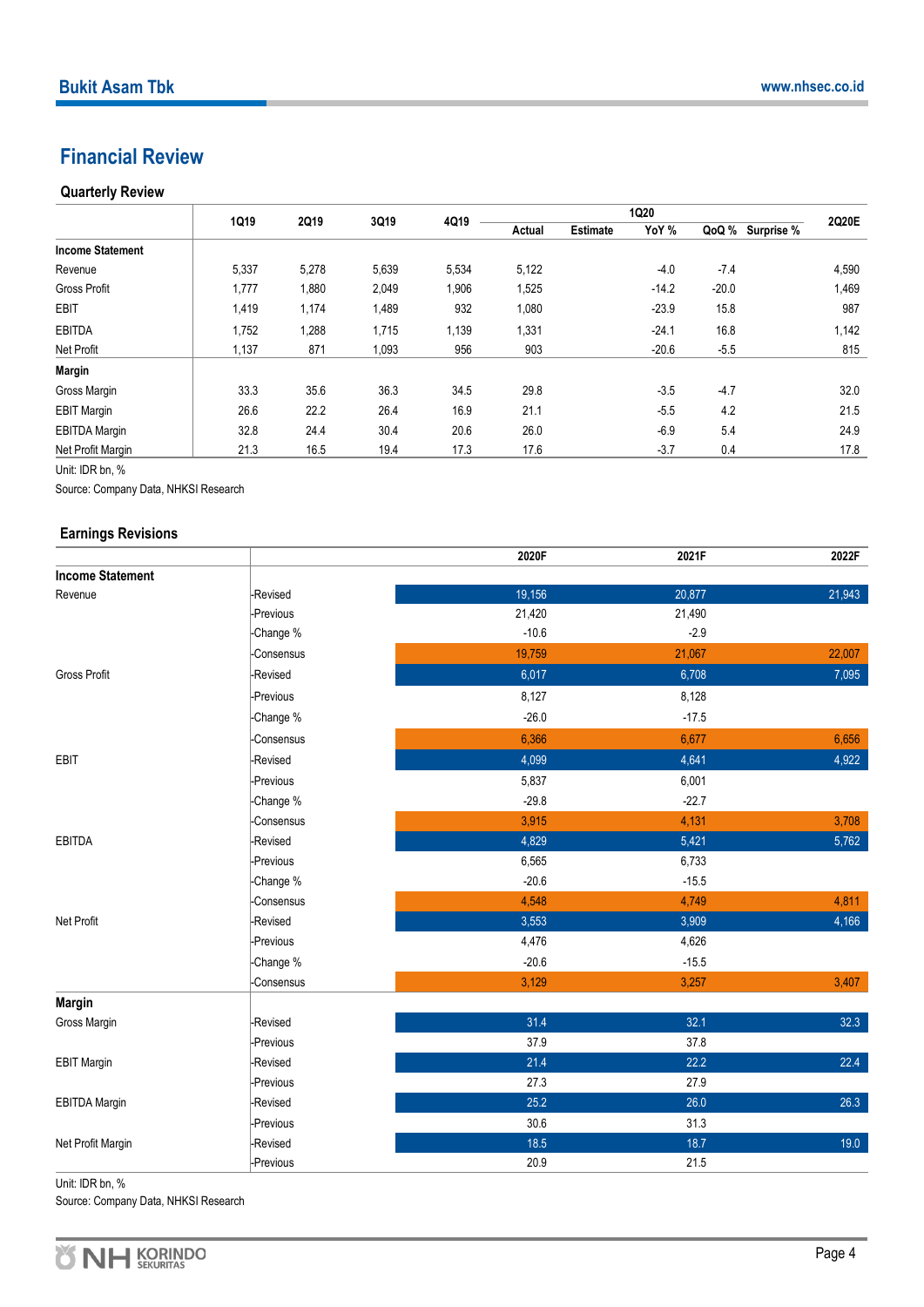### **Company Overview**

PT Bukit Asam (PTBA) is a state-owned coal miner to produce mid-to-low content coal (4,800kcal/kg-6,700kcal/kg) and to own 11.5 billion tonnes of coal reserves mostly sited in South Sumatera. The mines holding incorporation under PT Asahan Aluminium (Inalum) on Nov.29, 2017 subsequent to PTBA's stock split ratio of 1:5 on Dec. 14, 2017. Of note, PTBA, PT Timah Tbk, and PT Aneka Tambang Tbk are incorporated into one holding company. PTBA run one new business line of upstream-processed coal gasification projects to include 1) cooperation with PT Pertamina and Air products to produce Dimethyl Ether (DME); 2) cooperation with PT Pupuk Indonesia and PT Chandra Asri Petrochemicals Tbk to produce urea fertilizers and plastic parts of polypropylene. PTBA, in 2020, re-achieves Gold categorized Proper Award for Tanjung Enim-based mining unit (UPTE) and PT Bukit Asam Tbk (PTBA) and re-wins Green categorized Proper Award for Tarahanbased Port (Peltar) unit given by Ministry of Environment and Forestry (KLHK) of Republic Indonesia.



#### **Earnings & Growth Movement**



Source: Company Data, NHKSI Research

### **Asia Pacific Peers Comparison**

|                                   | Market Cap |          | <b>Total Asset Sales Growth</b> |         |         | Gross Margin Operating Margin Net Profit Growth ROE LTM |      | <b>P/E LTM</b> | <b>Dividend</b> |
|-----------------------------------|------------|----------|---------------------------------|---------|---------|---------------------------------------------------------|------|----------------|-----------------|
|                                   | (USD mn)   | (USD mn) | LTM (%)                         | LTM (%) | LTM (%) | LTM (%)                                                 | (%)  | (x)            | Yield (%)       |
| Indonesia                         |            |          |                                 |         |         |                                                         |      |                |                 |
| <b>BUKIT ASAM TBK</b>             | 2,003      | 1,885    | 2.9                             | 34.9    | 23.0    | $-18.8$                                                 | 20.6 | 7.1            | 13.8            |
| <b>ADARO ENERGY TBK</b>           | 2,409      | 7,217    | $-4.5$                          | 27.9    | 17.9    | $-17.0$                                                 | 10.2 | 6.3            | 10.2            |
| INDO TAMBANGRAYA MEGAH TBK        | 622        | 1,209    | $-14.5$                         | 19.0    | 10.5    | $-56.9$                                                 | 12.2 | 5.8            | 16.3            |
| China                             |            |          |                                 |         |         |                                                         |      |                |                 |
| SHANXI XISHAN COAL CO.            | 2,165      | 9,351    | 2.1                             | 31.9    | 11.7    | $-12.4$                                                 | 7.9  | 9.3            | 6.2             |
| SHANXI LU'AN ENVIRONTMENTAL CO.   | 2,334      | 10,664   | 0.4                             | 38.7    | 15.8    | $-13.2$                                                 | 8.6  | 7.6            | 4.8             |
| INNER MONGOLIA COAL CO.           | 2,078      | 13,559   | 4.5                             | 30.2    | 18.1    | $-19.7$                                                 | 9.5  | 4.4            | 7.9             |
| <b>Thailand</b>                   |            |          |                                 |         |         |                                                         |      |                |                 |
| <b>BANPU PUBLIC CO.</b>           | 1,040      | 8,657    | $-24.0$                         | 25.6    | 6.6     | $-97.2$                                                 | 0.3  | 145.0          | 9.4             |
| <b>Phillipines</b>                |            |          |                                 |         |         |                                                         |      |                |                 |
| <b>SEMINARA MINING</b>            | 1,107      | 1,424    | 5.4                             | 39.8    | 23.1    | $-12.7$                                                 | 22.2 | 6.5            | 9.6             |
| DMCI HOLDING                      | 1,143      | 3,960    | N/A                             | N/A     | N/A     | $-33.4$                                                 | 10.5 | 6.9            | 11.1            |
| Source: Bloomberg, NHKSI Pessarch |            |          |                                 |         |         |                                                         |      |                |                 |

Source: Bloomberg, NHKSI Research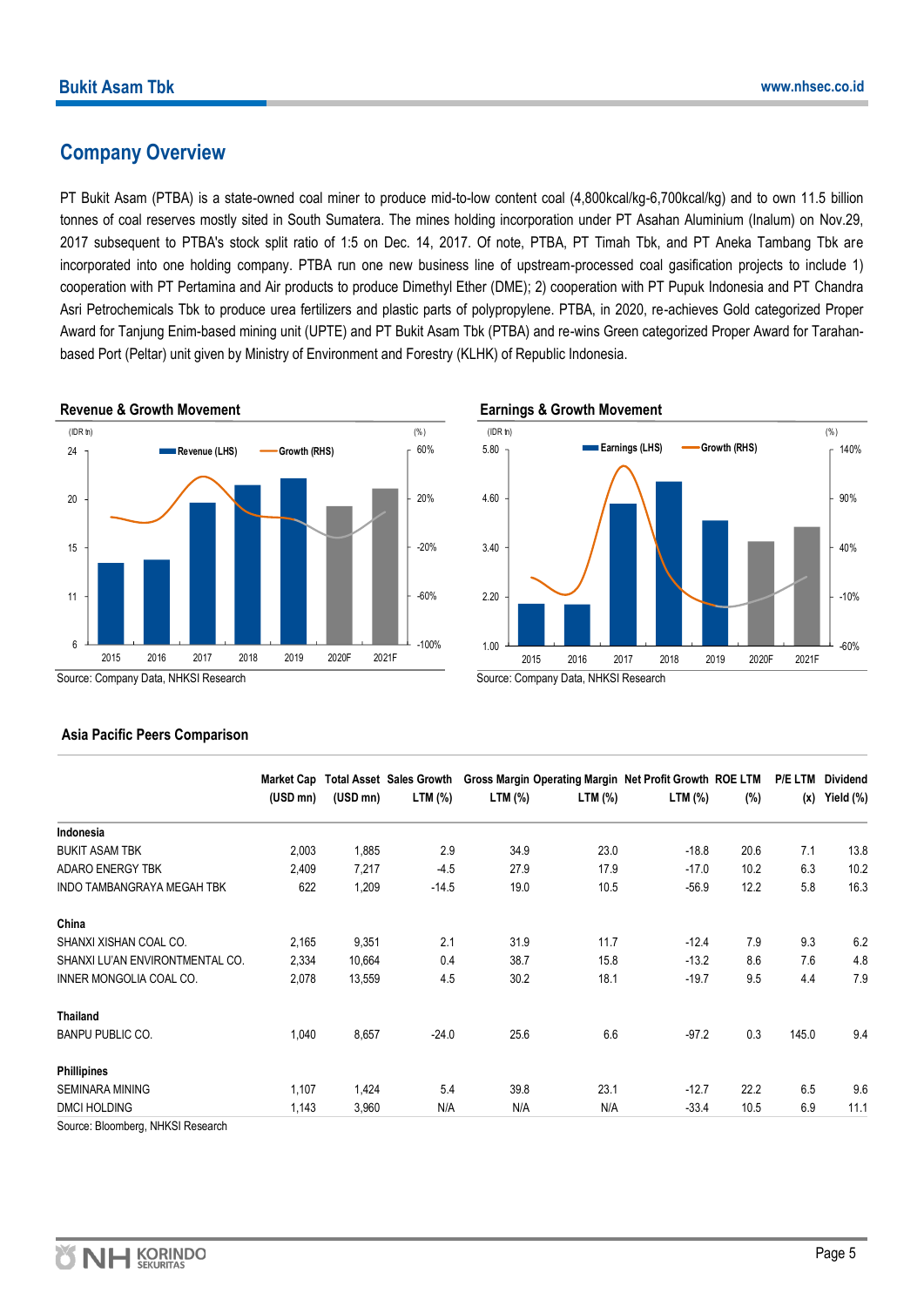# **Financial Summary**

| <b>INCOME STATEMENT</b>   |           |           |           |           | <b>PROFITABILITY &amp; STABILITY</b> |          |          |          |          |  |
|---------------------------|-----------|-----------|-----------|-----------|--------------------------------------|----------|----------|----------|----------|--|
| (IDR bn)                  | 2019/12A  | 2020/12F  | 2021/12F  | 2022/12F  |                                      | 2019/12A | 2020/12F | 2021/12F | 2022/12F |  |
| <b>Revenue</b>            | 21,788    | 19,156    | 20,877    | 21,943    | <b>ROE</b>                           | 23.4%    | 19.6%    | 21.6%    | 22.3%    |  |
| Growth                    | 2.9%      | $-12.1\%$ | $9.0\%$   | 5.1%      | <b>ROA</b>                           | 16.1%    | 13.0%    | 13.5%    | 13.8%    |  |
| <b>COGS</b>               | (14, 176) | (13, 139) | (14, 169) | (14, 849) | <b>ROIC</b>                          | 19.5%    | 15.3%    | 16.8%    | 17.3%    |  |
| <b>Gross Profit</b>       | 7,612     | 6,017     | 6,708     | 7,095     | Cash Dividend (IDR bn)               | 3,768    | 3,200    | 2,665    | 3,518    |  |
| Gross Margin              | 34.9%     | 31.4%     | 32.1%     | 32.3%     | Dividend Yield                       | 12.3%    | 9.6%     | 8.0%     | 10.5%    |  |
| <b>Operating Expenses</b> | (2,597)   | (1,918)   | (2,067)   | (2, 172)  | Payout Ratio                         | 92.9%    | 90.1%    | 68.2%    | 84.4%    |  |
| <b>EBIT</b>               | 5,014     | 4,099     | 4,641     | 4,922     | DER                                  | 41.7%    | 60.0%    | 61.4%    | 61.9%    |  |
| <b>EBIT Margin</b>        | 23.0%     | 21.4%     | 22.2%     | 22.4%     | Net Gearing                          | 3%       | 14%      | 14%      | 14%      |  |
| Depreciation              | 880       | 730       | 780       | 840       | LT Debt to Equity                    | 1.7%     | 8.8%     | 8.6%     | 8.7%     |  |
| <b>EBITDA</b>             | 5,894     | 4,829     | 5,421     | 5,762     | Capitalization Ratio                 | $3.3\%$  | 13.0%    | 13.0%    | 13.0%    |  |
| <b>EBITDA Margin</b>      | 27.1%     | 25.2%     | 26.0%     | 26.3%     | Equity Ratio                         | 70.6%    | 62.5%    | 61.9%    | 61.7%    |  |
| <b>Interest Expenses</b>  | (28)      | (105)     | (240)     | (220)     | Debt Ratio                           | 2.4%     | 9.4%     | 9.3%     | 9.3%     |  |
| <b>EBT</b>                | 5,455     | 4,670     | 5,139     | 5,477     | <b>Financial Leverage</b>            | 150.7%   | 160.7%   | 161.7%   | 161.9%   |  |
| Income Tax                | (1, 415)  | (1,095)   | (1,205)   | (1,284)   | <b>Current Ratio</b>                 | 249.0%   | 170.1%   | 156.1%   | 149.1%   |  |
| Minority Interest         | 16        | (23)      | (25)      | (26)      | Par Value (IDR)                      | 100      | 100      | 100      | 100      |  |
| <b>Net Profit</b>         | 4,057     | 3,553     | 3,909     | 4,166     | Total Shares (mn)                    | 11,521   | 11,521   | 11,521   | 11,521   |  |
| Growth                    | -19.2%    | $-12.4%$  | 10.0%     | 6.6%      | Share Price (IDR)                    | 2,660    | 2,900    | 2,900    | 2,900    |  |
| <b>Net Profit Margin</b>  | 18.6%     | 18.5%     | 18.7%     | 19.0%     | Market Cap (IDR tn)                  | 30.6     | 33.4     | 33.4     | 33.4     |  |

# **BALANCE SHEET**

| (IDR bn)                    | 2019/12A | 2020/12F | 2021/12F | 2022/12F |                      | 2019/12A | 2020/12F | 2021/12F | 2022/12F         |
|-----------------------------|----------|----------|----------|----------|----------------------|----------|----------|----------|------------------|
| Cash                        | 4.757    | 4.486    | 4,181    | 3,927    | Price/Earnings       | 7.6x     | 9.4x     | 8.5x     | 8.0              |
| <b>Receivables</b>          | 2.483    | 2.765    | 2,954    | 3,178    | Price/Book Value     | 1.7x     | 1.9x     | 1.8x     | 1.8              |
| <b>Inventories</b>          | 1.383    | 1,432    | 1,596    | 1.658    | Price/Sales          | 1.4x     | 1.7x     | 1.6x     | 1.5              |
| <b>Total Current Assets</b> | 11,680   | 10,134   | 10,558   | 10,694   | <b>PE/EPS Growth</b> | $-0.4x$  | $-0.8x$  | 0.9x     | 1.2              |
| Net Fixed Assets            | 9.212    | 10.665   | 11.138   | 11.614   | EV/EBITDA            | 4.5x     | 6.3x     | 5.6x     | 5.3 <sub>2</sub> |
| Other Non Current Asset     | 5,207    | 7,650    | 7,950    | 8,450    | EV/EBIT              | 5.2x     | 7.4x     | 6.5x     | 6.2              |
| <b>Total Assets</b>         | 26,098   | 28,448   | 29,646   | 30,758   | $EV$ (IDR bn)        | 26,286   | 30,391   | 30,093   | 30,441           |
| Payables                    | 1,020    | 1,068    | 1,261    | 1,301    | Sales CAGR (3-Yr)    | 15.7%    | $-0.5%$  | $-0.5%$  | 0.2%             |
| ST Bank Loan                | 322      | 1.110    | 1,184    | 1,205    | EPS CAGR (3-Yr)      | 21.7%    | $-7.4%$  | $-8.0\%$ | 0.9%             |
| LT Debt                     | 309      | 1,558    | 1.570    | 1.644    | Basic EPS (IDR)      | 352      | 308      | 339      | 362              |
| <b>Total Liabilities</b>    | 7.675    | 10.665   | 11.282   | 11,765   | Diluted EPS (IDR)    | 352      | 308      | 339      | 362              |
| Capital Stock + APIC        | 1,183    | 1,434    | 1,434    | 1,434    | BVPS (IDR)           | 1.599    | 1.544    | 1.594    | 1.649            |
| <b>Retained Earnings</b>    | 17.309   | 17.379   | 18.623   | 19.271   | Sales PS (IDR)       | 1,891    | 1,663    | 1,812    | 1,905            |
| <b>Shareholders' Equity</b> | 18,423   | 17.783   | 18.364   | 18,993   | DPS (IDR)            | 327      | 278      | 231      | 305              |

# **CASH FLOW STATEMENT**

| (IDR bn)                   | 2019/12A | 2020/12F | 2021/12F | 2022/12F | <b>By Geography</b>  |     | % Shareholders     | %    |
|----------------------------|----------|----------|----------|----------|----------------------|-----|--------------------|------|
| Operating Cash Flow        | 4.296    | 3.895    | 4.689    | 5.006    | <b>Indonesia</b>     |     | 91.9 Inalum        | 65.9 |
| <b>Investing Cash Flow</b> | (3,785)  | (1.142)  | (1.753)  | (1.817)  | <b>United States</b> |     | 5.5 Bukit Asam Tbk | 2.9  |
| Financing Cash Flow        | (2,033)  | (3.087)  | (3.241)  | (3.443)  | Luxemboura           | 1.1 | Dimensional Fund   | 1.3  |
| <b>Net Changes in Cash</b> | (1,521)  | (334)    | (305)    | (254)    | United Kingdom       |     | 0.5 Blackrock      | 0.5  |
|                            |          |          |          |          |                      |     |                    |      |

Source: Company Data, NHKSI Research

# **PROFITABILITY & STABILITY**

| (IDR bn)                 | 2019/12A  | 2020/12F | 2021/12F  | 2022/12F  |                             | 2019/12A | 2020/12F | 2021/12F | 2022/12F |
|--------------------------|-----------|----------|-----------|-----------|-----------------------------|----------|----------|----------|----------|
| Revenue                  | 21,788    | 19,156   | 20,877    | 21,943    | <b>ROE</b>                  | 23.4%    | 19.6%    | 21.6%    | 22.3%    |
| Growth                   | 2.9%      | $-12.1%$ | 9.0%      | 5.1%      | <b>ROA</b>                  | 16.1%    | 13.0%    | 13.5%    | 13.8%    |
| COGS                     | (14, 176) | (13,139) | (14, 169) | (14, 849) | <b>ROIC</b>                 | 19.5%    | 15.3%    | 16.8%    | 17.3%    |
| Gross Profit             | 7,612     | 6,017    | 6,708     | 7,095     | Cash Dividend (IDR bn)      | 3,768    | 3,200    | 2,665    | 3,518    |
| Gross Marqin             | 34.9%     | 31.4%    | 32.1%     | 32.3%     | Dividend Yield              | 12.3%    | 9.6%     | 8.0%     | 10.5%    |
| Operating Expenses       | (2,597)   | (1,918)  | (2,067)   | (2, 172)  | Payout Ratio                | 92.9%    | 90.1%    | 68.2%    | 84.4%    |
| EBIT                     | 5,014     | 4,099    | 4,641     | 4,922     | <b>DER</b>                  | 41.7%    | 60.0%    | 61.4%    | 61.9%    |
| EBIT Marqin              | 23.0%     | 21.4%    | 22.2%     | 22.4%     | Net Gearing                 | 3%       | 14%      | 14%      | 14%      |
| Depreciation             | 880       | 730      | 780       | 840       | LT Debt to Equity           | 1.7%     | 8.8%     | 8.6%     | 8.7%     |
| EBITDA                   | 5,894     | 4,829    | 5,421     | 5,762     | <b>Capitalization Ratio</b> | 3.3%     | 13.0%    | 13.0%    | 13.0%    |
| EBITDA Marqin            | 27.1%     | 25.2%    | 26.0%     | 26.3%     | Equity Ratio                | 70.6%    | 62.5%    | 61.9%    | 61.7%    |
| <b>Interest Expenses</b> | (28)      | (105)    | (240)     | (220)     | Debt Ratio                  | 2.4%     | 9.4%     | 9.3%     | 9.3%     |
| EBT                      | 5,455     | 4,670    | 5,139     | 5,477     | <b>Financial Leverage</b>   | 150.7%   | 160.7%   | 161.7%   | 161.9%   |
| Income Tax               | (1, 415)  | (1,095)  | (1,205)   | (1,284)   | <b>Current Ratio</b>        | 249.0%   | 170.1%   | 156.1%   | 149.1%   |
| Minority Interest        | 16        | (23)     | (25)      | (26)      | Par Value (IDR)             | 100      | 100      | 100      | 100      |
| Net Profit               | 4,057     | 3,553    | 3,909     | 4,166     | Total Shares (mn)           | 11,521   | 11,521   | 11,521   | 11,521   |
| Growth                   | -19.2%    | $-12.4%$ | 10.0%     | 6.6%      | Share Price (IDR)           | 2,660    | 2,900    | 2,900    | 2,900    |
| Net Profit Marqin        | 18.6%     | 18.5%    | 18.7%     | 19.0%     | Market Cap (IDR tn)         | 30.6     | 33.4     | 33.4     | 33.4     |

## **VALUATION INDEX**

| (IDR bn)                 | 2019/12A | 2020/12F | 2021/12F | 2022/12F |                      | 2019/12A | 2020/12F | 2021/12F | 2022/12F |
|--------------------------|----------|----------|----------|----------|----------------------|----------|----------|----------|----------|
| Cash                     | 4.757    | 4.486    | 4.181    | 3.927    | Price/Earnings       | 7.6x     | 9.4x     | 8.5x     | 8.0x     |
| Receivables              | 2.483    | 2.765    | 2.954    | 3.178    | Price/Book Value     | 1.7x     | 1.9x     | 1.8x     | 1.8x     |
| <b>Inventories</b>       | 1.383    | 1,432    | 1,596    | 1,658    | Price/Sales          | 1.4x     | 1.7x     | 1.6x     | 1.5x     |
| Total Current Assets     | 11.680   | 10.134   | 10.558   | 10.694   | <b>PE/EPS Growth</b> | $-0.4x$  | $-0.8x$  | 0.9x     | 1.2x     |
| Net Fixed Assets         | 9.212    | 10.665   | 11.138   | 11.614   | <b>EV/EBITDA</b>     | 4.5x     | 6.3x     | 5.6x     | 5.3x     |
| Other Non Current Asset  | 5,207    | 7,650    | 7,950    | 8.450    | <b>EV/EBIT</b>       | 5.2x     | 7.4x     | 6.5x     | 6.2x     |
| Total Assets             | 26.098   | 28.448   | 29,646   | 30,758   | $EV$ (IDR bn)        | 26.286   | 30.391   | 30.093   | 30,441   |
| Payables                 | 1.020    | 1,068    | 1,261    | 1,301    | Sales CAGR (3-Yr)    | 15.7%    | $-0.5%$  | $-0.5%$  | 0.2%     |
| ST Bank Loan             | 322      | 1.110    | 1,184    | 1,205    | EPS CAGR (3-Yr)      | 21.7%    | -7.4%    | $-8.0\%$ | 0.9%     |
| LT Debt                  | 309      | 1.558    | 1.570    | 1.644    | Basic EPS (IDR)      | 352      | 308      | 339      | 362      |
| <b>Total Liabilities</b> | 7.675    | 10.665   | 11.282   | 11,765   | Diluted EPS (IDR)    | 352      | 308      | 339      | 362      |
| Capital Stock + APIC     | 1,183    | 1.434    | 1,434    | 1.434    | BVPS (IDR)           | 1,599    | 1,544    | 1,594    | 1,649    |
| <b>Retained Earnings</b> | 17.309   | 17.379   | 18,623   | 19.271   | Sales PS (IDR)       | 1,891    | 1,663    | 1,812    | 1,905    |
| Shareholders' Equity     | 18.423   | 17.783   | 18.364   | 18.993   | DPS (IDR)            | 327      | 278      | 231      | 305.     |

| <b>TOP OWNERSHIP</b> |  |                      |      |  |  |  |  |
|----------------------|--|----------------------|------|--|--|--|--|
| By Geography         |  | % Shareholders       | %    |  |  |  |  |
| ndonesia             |  | 91.9 Inalum          | 65.9 |  |  |  |  |
| Jnited States        |  | 5.5 Bukit Asam Tbk   | 2.9  |  |  |  |  |
| _uxembourg           |  | 1.1 Dimensional Fund | 1.3  |  |  |  |  |
| Jnited Kingdom       |  | 0.5 Blackrock        | 0.5  |  |  |  |  |